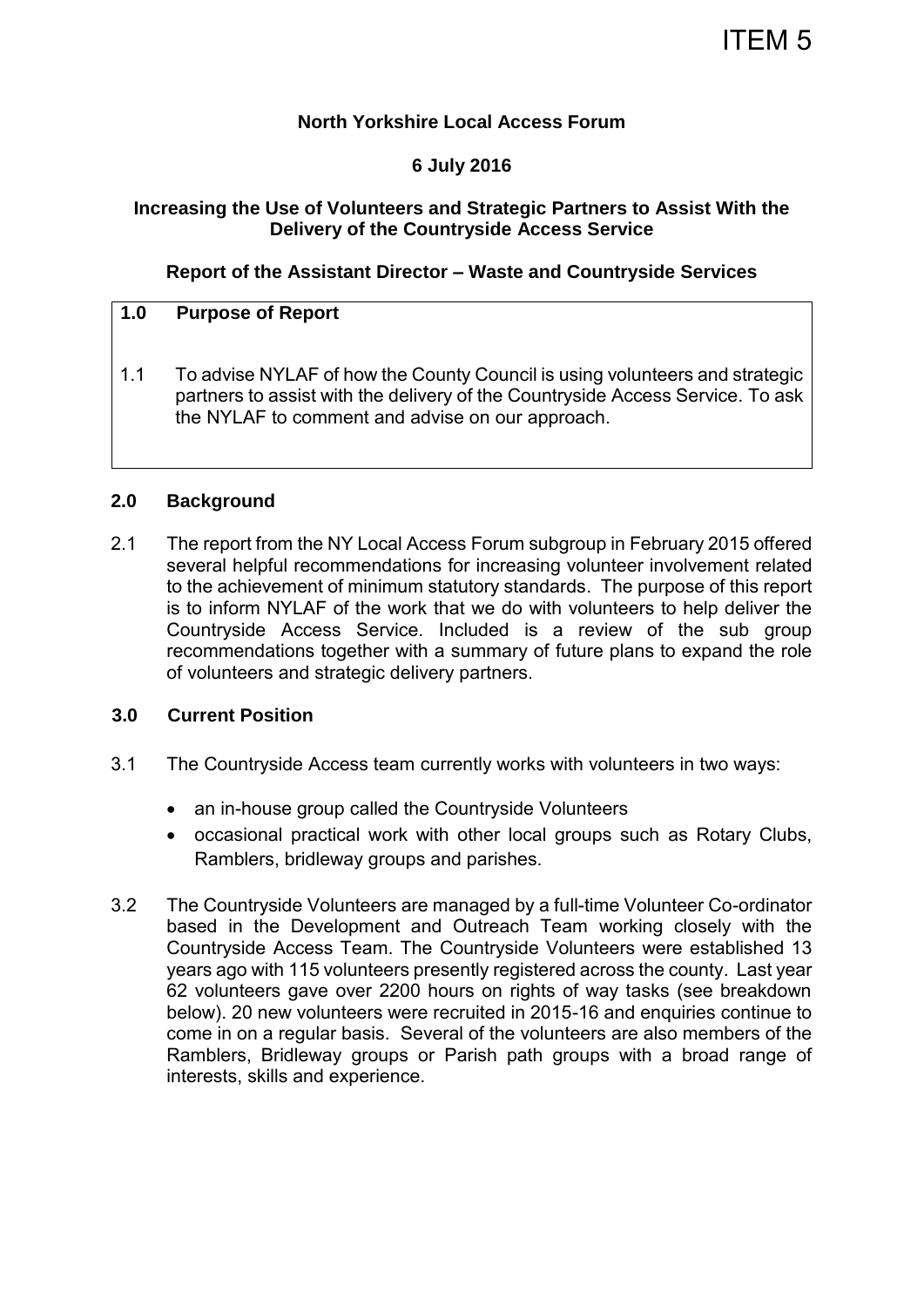3.3 Volunteer activity in 2015/16 is summarised in the following table:

| Activity                                                                                                                                         | <b>Number</b>          | <b>Hours</b> |
|--------------------------------------------------------------------------------------------------------------------------------------------------|------------------------|--------------|
| Practical maintenance tasks<br>- furniture items repaired/installed<br>- signposts and waymarks repaired/installed<br>- clearance tasks<br>Total | 125<br>36<br>48<br>209 | 1652         |
|                                                                                                                                                  |                        |              |
| Path surveys completed                                                                                                                           | 29                     | 137          |
| Site visits & inspections completed                                                                                                              | 14                     | 36           |
| Notices put up (then removed)                                                                                                                    | 30                     | 83           |
| Days research on bridge ownership                                                                                                                | 36                     | 297          |
| Activity days with Howardian Hills AONB<br>(conservation, monument management,<br>surveys, junior rangers etc.)                                  | 79                     | 1056         |

It should be noted that volunteer activity was impacted upon during this period due to the transition to the new Countryside Access Service, however, the expectation is that activities will increase substantially in 2016-17 through the adoption of revised working practices.

## **4.0 NYLAF recommendations on the use of volunteers**

4.1 NYLAF noted that volunteers can be used effectively to help with a number of tasks and made a number of recommendations which have been summarised below with relevant progress and/or commentary shown below each point.

## 4.2 *waymarking ROWs*

Volunteers currently do a small amount of waymarking, as well as erecting finger posts and waymark posts. Training volunteers to carry out waymarking on a systematic basis is planned as part of the CAS review. We have several other projects to complete first, but would hope to start this later this financial year or the beginning of the next.

## 4.3 *liaising with landowners and tenants*

This is not yet a role in which we have involved volunteers. Some work with landowners is contentious with potential legal ramifications and this work would always stay with an officer. There are also potential issues around data protection, but we hope to be able to resolve that. However, where issues are not contentious, there is a role for volunteers here which would probably be included in the work with third party groups (see below for details).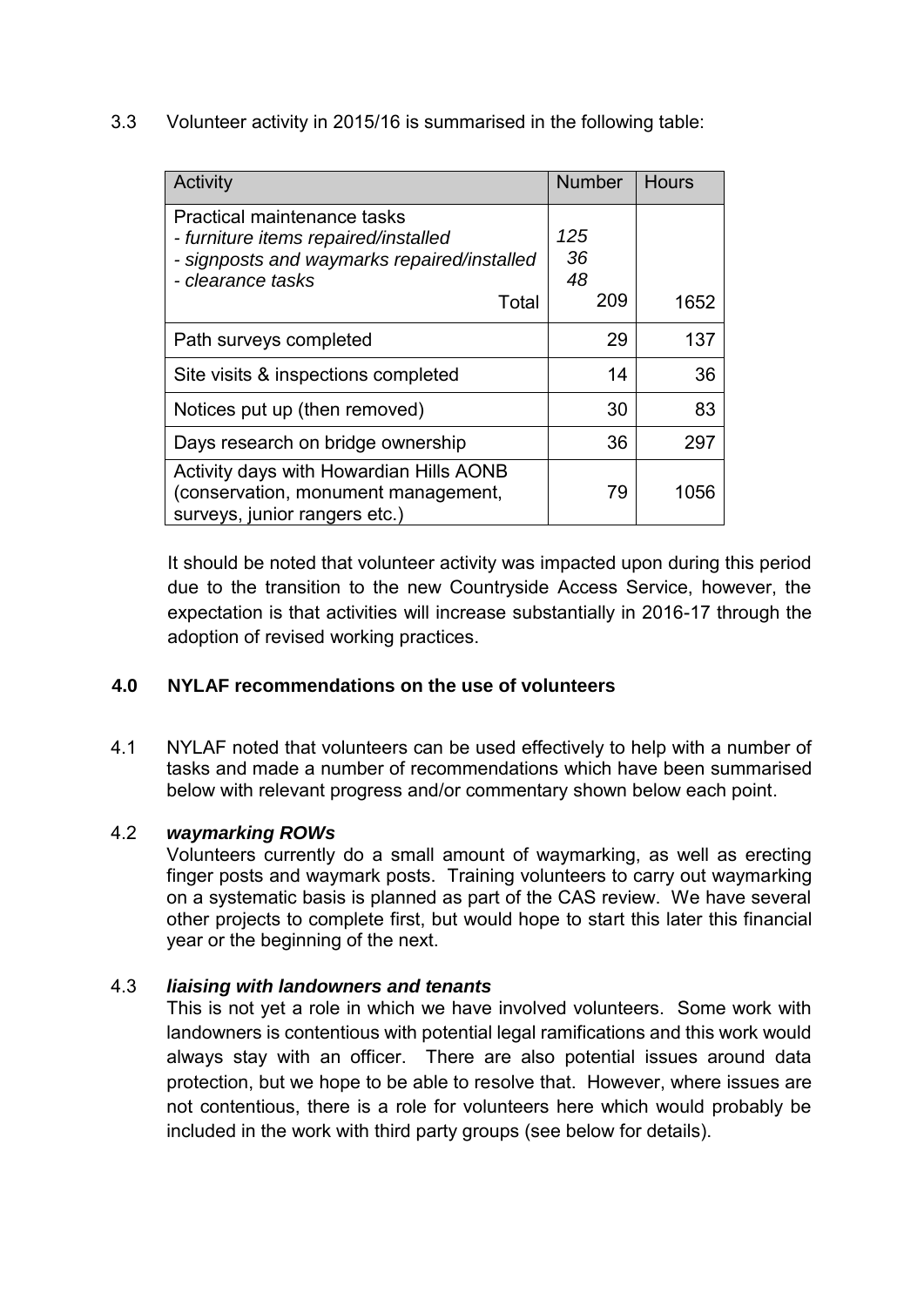4.4 *surveying ROWs, taking photographs, inspecting reported issues*  With fewer staff available to supervise practical work, the focus of the countryside volunteers is gradually changing from maintenance work parties to volunteers acting as the 'eyes and ears' of the service, carrying out exactly the roles described in the LAF report. Volunteers carry out surveys; inspect reported issues to take photos and write a brief description; put up, check or remove diversion, closure and S31 notices; and carry out low level maintenance using hand tools. We began these activities in 2015-16 and expect this to grow significantly with over 100 inspections likely this year.

# 4.5 *general path clearance*

Small groups of volunteers occasionally do path clearances and over 2.5 km of ROW were cleared last year. This is an activity we hope to do more of, once we have arrangements in place for more tools etc.

#### 4.6 *admin – before a maintenance/improvement and tracking work and actions required*

We do see a small role for admin volunteers and two people have offered to help input the data from a planned volunteer survey of bridges later this year. However, all maintenance work needs to prioritised by CAS staff first and once the issue is logged on the Council's Countryside Access Management System (CAMS) database tracking and allocation are all done by CAMS. The necessary training and supervision of volunteers using complex database management systems is likely to outweigh the benefits.

#### 4.7 *Maintenance/improvement jobs such as repairing or installing stiles, gates, bridges etc.*

We no longer have the resources to sustain regular work parties led by CAS officers on the scale we did previously. However, some of this work has continued, as shown in the table above, and is still ongoing this year. There are safety and liability issues with volunteers working unsupervised and we are working on ways of covering those. We need to find a different way of tackling this work and so are developing plans for working with external groups and with other strategic partners such as the National Parks and the Area of Outstanding Natural Beauty (AONBs) in Nidderdale, Howardian Hills and Forest of Bowland (see 5 and 6 below respectively).

4.8 *NYCC have accepted the use of volunteers with regard to libraries where NYCC staff have been cut and many libraries rely on voluntary staff to stay open. A similar attitude should be applied to ROWs.* Waste & Countryside Services are totally committed to working with volunteers and to expanding work with volunteers. They continue to fund a full time volunteer coordinator specifically for the countryside volunteers. It is difficult to make comparisons with libraries though, as the challenges and the legal and safety ramifications of activities on ROWs are quite different. The worst case scenario is that they could endanger life (of volunteers and/or path users) and could also pose a danger to a landowner's stock.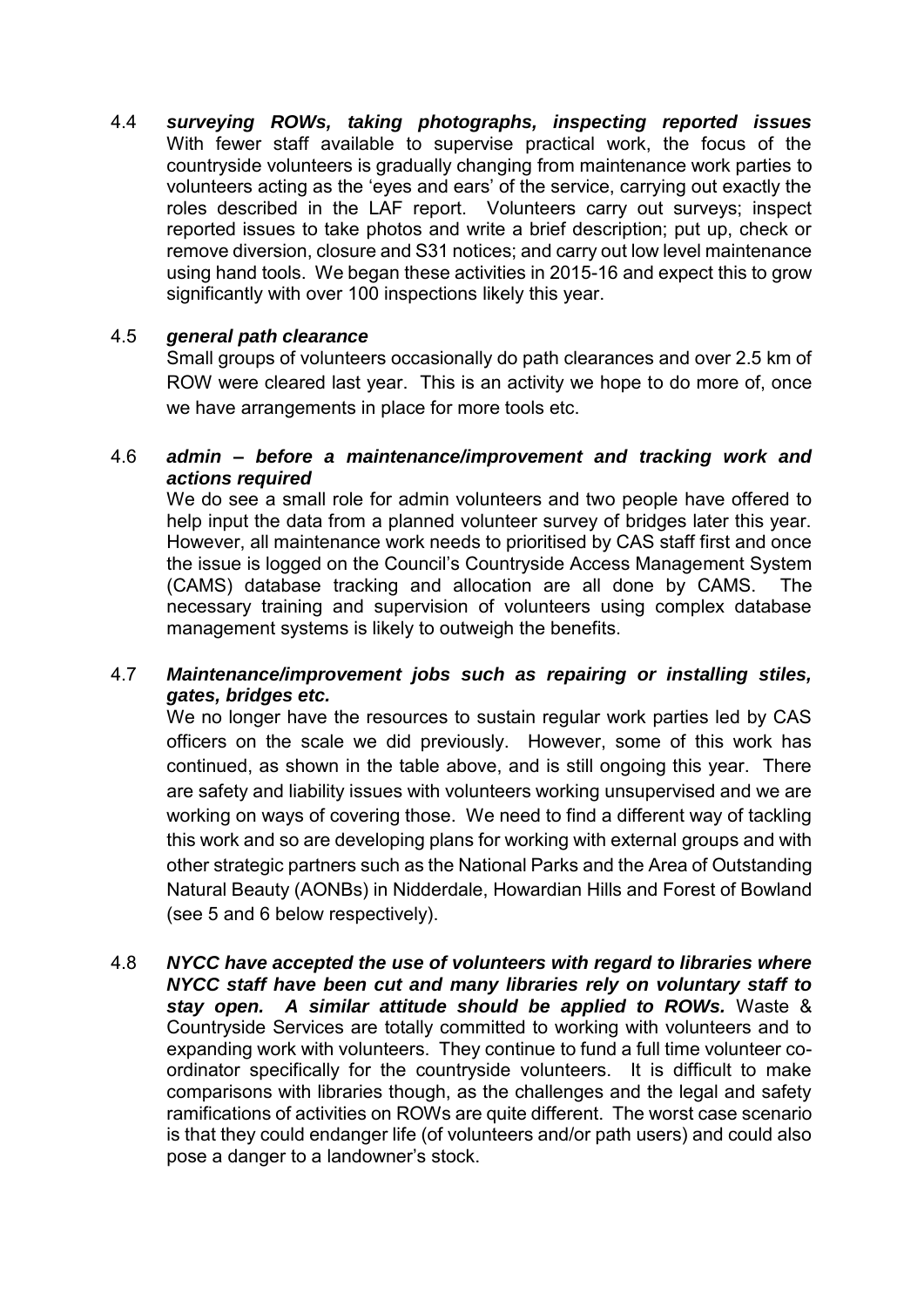4.9 *Training in first aid, health & safety, strimming etc. should continue to be undertaken where necessary but if volunteers are organised into effective groups, not everyone in every group would require training in everything.* All volunteers will continue to have a basic health and safety induction as this is part of NYCC's liability for any work done on ROWs on our behalf. We currently have 6 volunteers who have undergone bespoke strimmer training and attained a strimmer certificate to enable them to carry out the activity safely. For first aid we only train enough volunteers to provide adequate cover so we currently have 17 of our most regular volunteers trained in emergency first aid, with another 10 places planned this year.

## **5.0 Work with third party groups**

5.1 In addition to the above recommended volunteer tasks, NYLAF suggested working with third party groups as follows:

*NYLAF suggest that NYCC consider appointing recognised bodies (such as Ramblers, British Horse Society, Bridleways etc.) as contractors as these groups frequently have their own groups of trained, organised and expert volunteers together with appropriate insurance and administration.* 

*NYLAF consider many parishes have a great deal of local knowledge of ROWs combined with great enthusiasm to see their local ROWS maintained and improved. NYLAF therefore suggest that NYCC reexplore their relationship with parishes, perhaps by resurrecting the Parish Paths Partnership, and see which parishes would be happy to take a role in ROW maintenance/improvement***.** 

- 5.2 In the past work with third party groups such Rotary Clubs, Ramblers, bridleway groups and parishes has been quite small in scale and done in an ad hoc way. Following the reductions in the Countryside Access budget the service has been approached by a number of groups and parishes offering to help maintain rights of way and as the resources for internal practical tasks have decreased.
- 5.3 We are keen to explore ways to expand this area of activity and work is underway to develop a model which will support third party groups to work without direct supervision whilst also ensuring work is carried out safely and to the required standard. In order to keep within the budget available, any maintenance or improvement work will also need to align with CAS priorities if resourced by NYCC.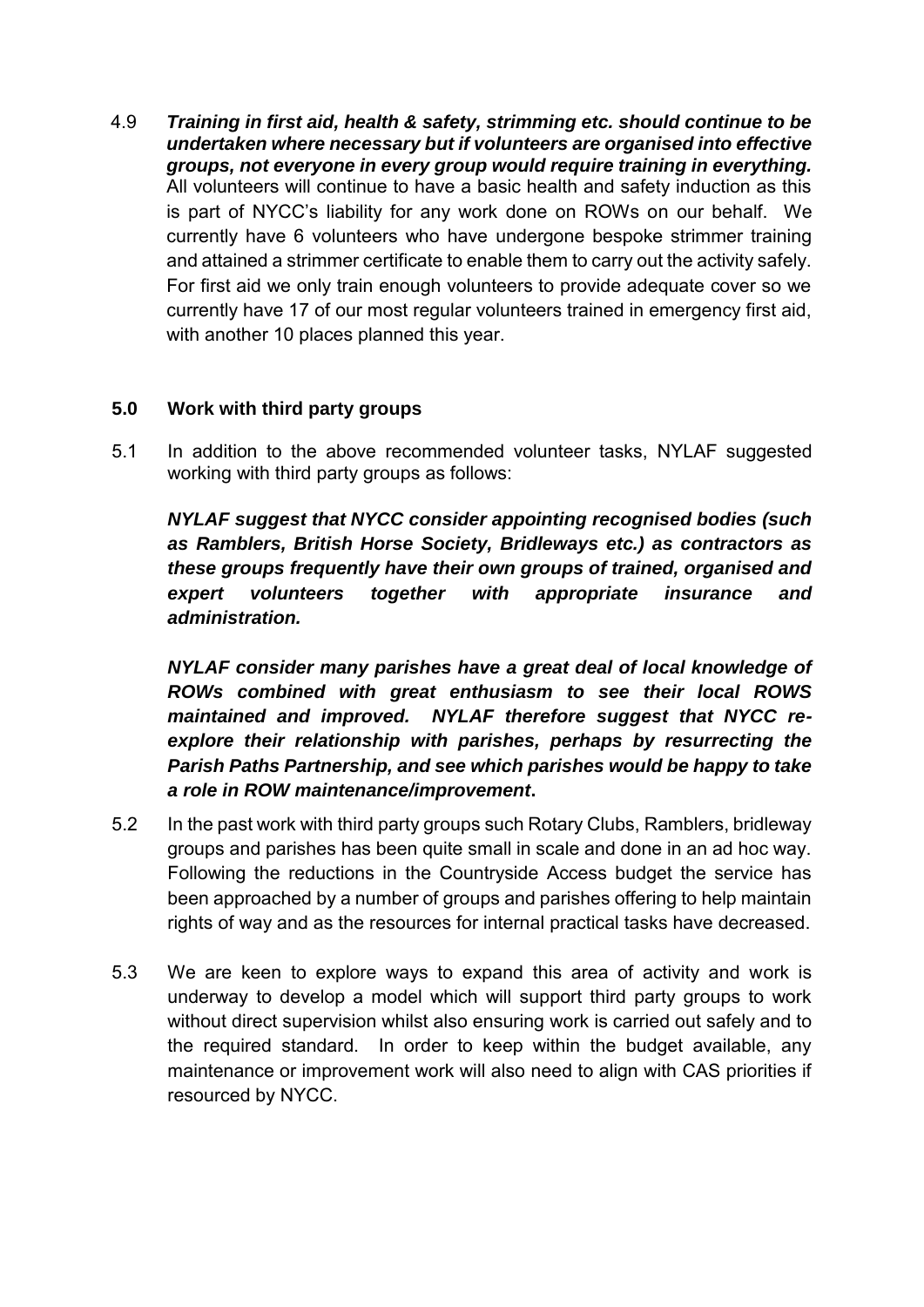- 5.4 There are a number of issues under consideration that need to be addressed for this to work successfully and sustainably, including the following:
	- Staff time for initial set-up and ongoing liaison with groups
	- Lines of communication, liability and responsibility
	- Prioritising work who decides if and when the work should be done?
	- Liaison with landowners
	- Health and safety regardless of who insures volunteers, NYCC are liable for the safety of volunteers and for path users, and potentially for any damage to landowners property or stock, where work is carried out on our behalf or at our request.
	- Skills and training funding for training, staff time for training.
	- $\bullet$  Quality of work is it on the definitive line, is the work of a good standard, how will this be monitored?
	- Materials and tools purchase, maintenance and transportation of tools and materials. The removal of arisings and any other debris.
- 5.5 As identified by NYLAF, one possible model is the Parish Paths Partnership (P3). We contacted seven other local authorities who have (or recently had) a P3 project to discuss their experiences. Of those:
	- one has closed due to insufficient funding.
	- one described their P3 as 'limping along towards closure' and that work completed does not meet the authority's priorities and is therefore considered poor value for money.
	- one has P3 managed by Groundwork with a delegated budget

In the remaining four authorities:

- many P3 groups (up to two thirds) are limited to surveys, waymarking, strimming and clearance.
- Where furniture maintenance is undertaken, funding and/or staff are available to:
	- help each group get established
	- provide initial practical training
	- provide tools and materials
	- work alongside volunteers initially and then for more complex tasks e.g. bridges.
- 5.6 Whilst we do not have the level of funding or staffing required for a full P3 project, there are elements we could take from P3 which we could use in working with local groups. To this end we hope to start some pilot projects this year, starting with a Ramblers group first, then a parish group.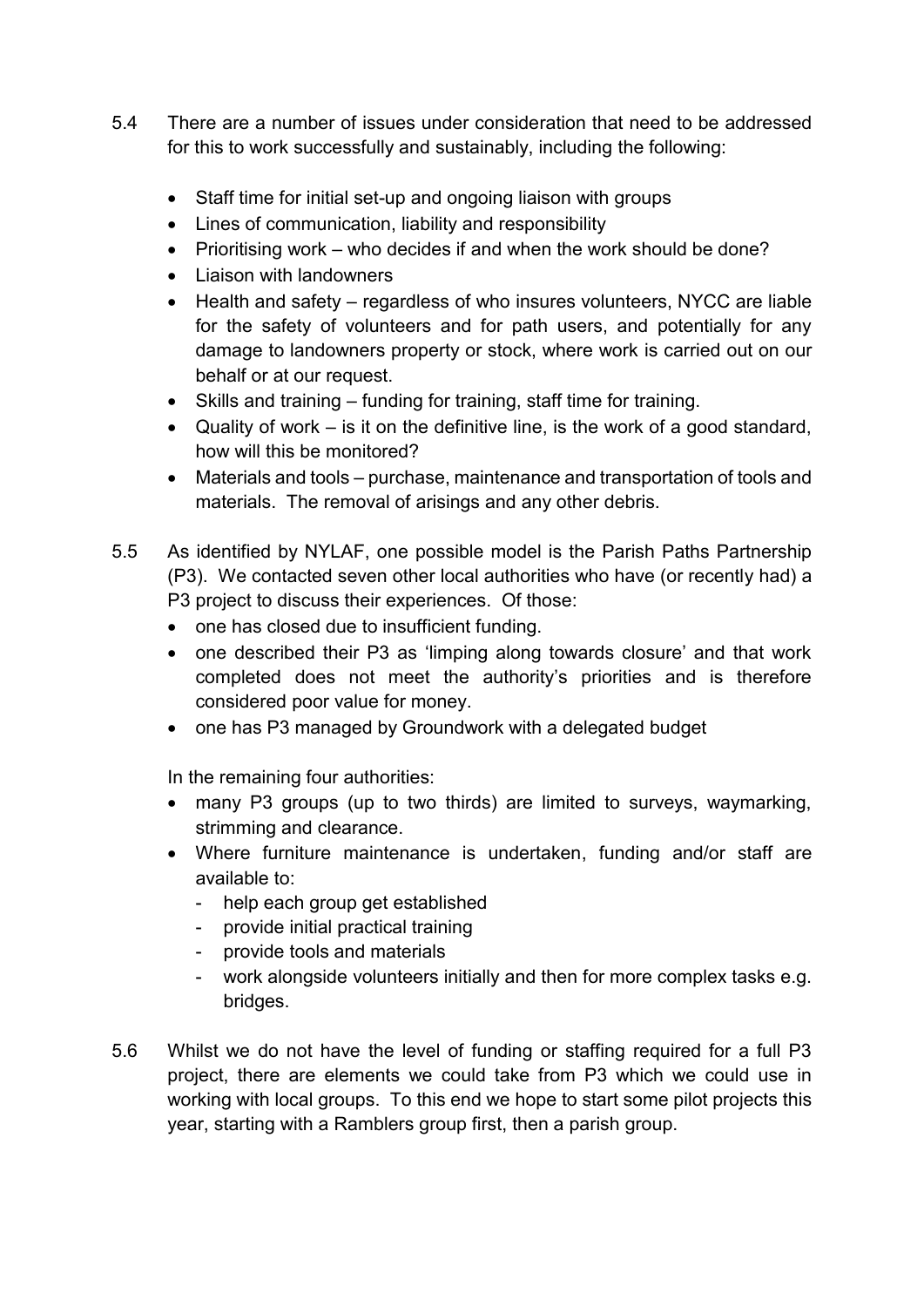- 5.7 Some ideas considered so far are:
	- To put together a written agreement for each group spelling out the geographical area to be covered, funding arrangements, lines of communication and responsibility.
	- To set up a training package for group leaders and a few members of the group. The knowledge and skills gained could then be cascaded through the group whilst working on tasks under the guidance of those already trained.
	- To ask groups to plan a programme of works for the year ahead which CAS officers could then match with CAS priorities and agree with them any changes or additions.
	- Local groups developing relationships with landowners and tenants in their area, to liaise on practical works on their land, but also to help change the culture of assuming NYCC will do everything for them.
- 5.8 With the information gained from the pilots we would hope to have a well developed model that we could gradually extend across the county. It is unlikely that we would have the capacity to work with every parish and community group, but we could work with those who show interest, perhaps grouping some parishes together to share resources and training.

## **6.0 Work with strategic partners**

- 6.1 In addition to working with volunteers and  $3<sup>rd</sup>$  party groups, CAS is currently expanding upon existing strategic partner relationships with its National Parks and AONBs to explore opportunities to work better together to help achieve common goals and pool limited resources.
- 6.2 A number of pilot projects have been initiated since the creation of the Countryside Access Service which are in the process of being implemented this financial year. These include the following:
	- **Upper Nidderdale Landscape Partnership** working alongside Nidderdale AONB and the Yorkshire Dales National Park Authority – undertaking a programme of access enhancement projects in Upper Nidderdale during 2016-18 fully funded via the Heritage Lottery Fund (£25K).
	- **Howardian Hills AONB Enhancement Project**  utilising HHAONB funding (£7.5K) working with North York Moors National Park Authority (NYMNPA) Young Apprentices to undertake a number of enhancement projects identified within the AONB.